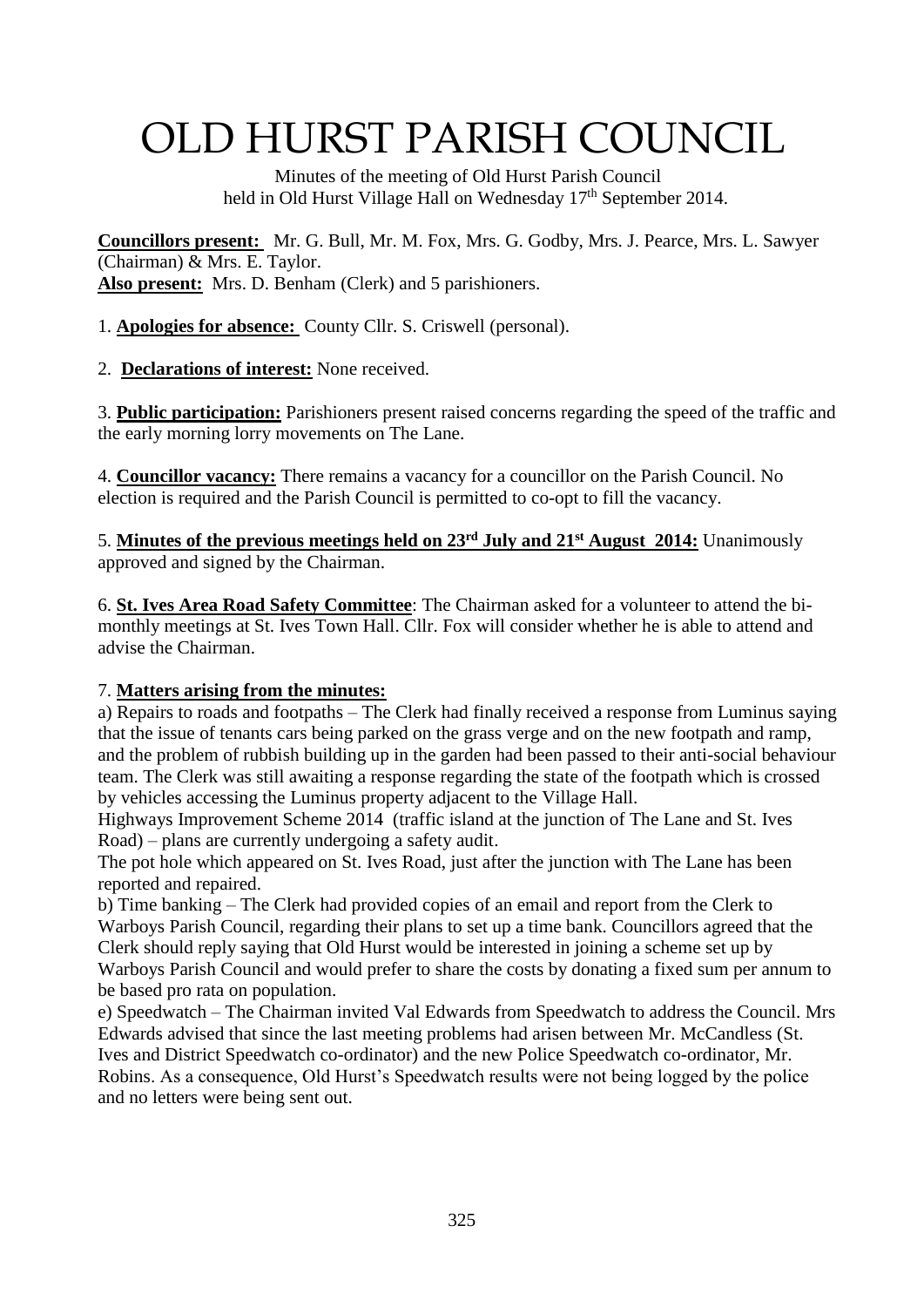The Clerk agreed to arrange a meeting between the volunteers and Mr. Robins to try to overcome the difficulties.

## 8. **Planning.**

## a) U**pdate on applications previously discussed.**

1400839FUL – Extension to dwelling. The Old Stables, Porch Farm Barns, Warboys Road, Old Hurst, PE28 3AA. Application withdrawn.

1400961FUL – Change of use to car sales. Unit 6, Grove Business Centre, The Grove, Old Hurst, PE28 3AA. In progress and awaiting Development Management Panel date.

1400509FUL – Erection of a function barn following demolition of existing agricultural storage barn, Church Farm, Church Street, Old Hurst. In progress.

1401334PACOU – Prior approval for conversion of existing agricultural buildings to 1 x 2 bed, 1 x 3 bed and 1 x 4 bed dwellings. Top Farm, St. Ives Road, Old Hurst. In progress.

b) RAF Wyton – A summary of the first consultation meeting had been received and was handed to councillors for circulation.

## 9. **Finance.**

a) Payment of outstanding debts.

Cllr. Taylor proposed retrospective approval of payment of items (1) to (3) and approval of payment of item (4). Seconded by Cllr. Godby and unanimously agreed.

(1) Cq. No. 000396 - £72.76, K & M Lighting Ltd., quarterly street lighting maintenance charge.

(2) Cq. No. 000397 - £93.50, Mrs. D. Benham, wages & expenses for August.

(3) Cq. No. 000398 - £22.60, HMRC, PAYE/NI.

(4) Cq. No. 000399 – £206.45, Business Services at CAS, Parish Council insurance.

b) Current position.

A copy of the receipts and payments was handed to each councillor. A copy will be attached to the minutes.

c) Result of the external audit.

Completed by PKF Littlejohn LLP with no issues raised. A "Notice of conclusion of the audit and right to inspect the Annual Return" dated 18<sup>th</sup> September was handed to Cllr. Sawyer for the notice board.

10. **Police matters:** Crimes in Old Hurst shown on the police website: June – 2, July – 3

## 11. **Correspondence.**

Already circulated:

- a) Older people's programme update.
- b) St. Neot's Neighbourhood Plan.
- c) Detailed proposals for improving older people's healthcare and adult community services.
- d) CCC Household Recycling Service consultation.
- e) CCC budget consultation.
- f) Cambridgeshire Future Transport meeting.
- g) Children's Centre Stakeholder briefing.

New:

h) Letter from Huntingdonshire Football Association asking if there was any suitable land to build a new Headquarters and pitches in Old Hurst. Clerk to reply that the Parish Council was not aware of any suitable land.